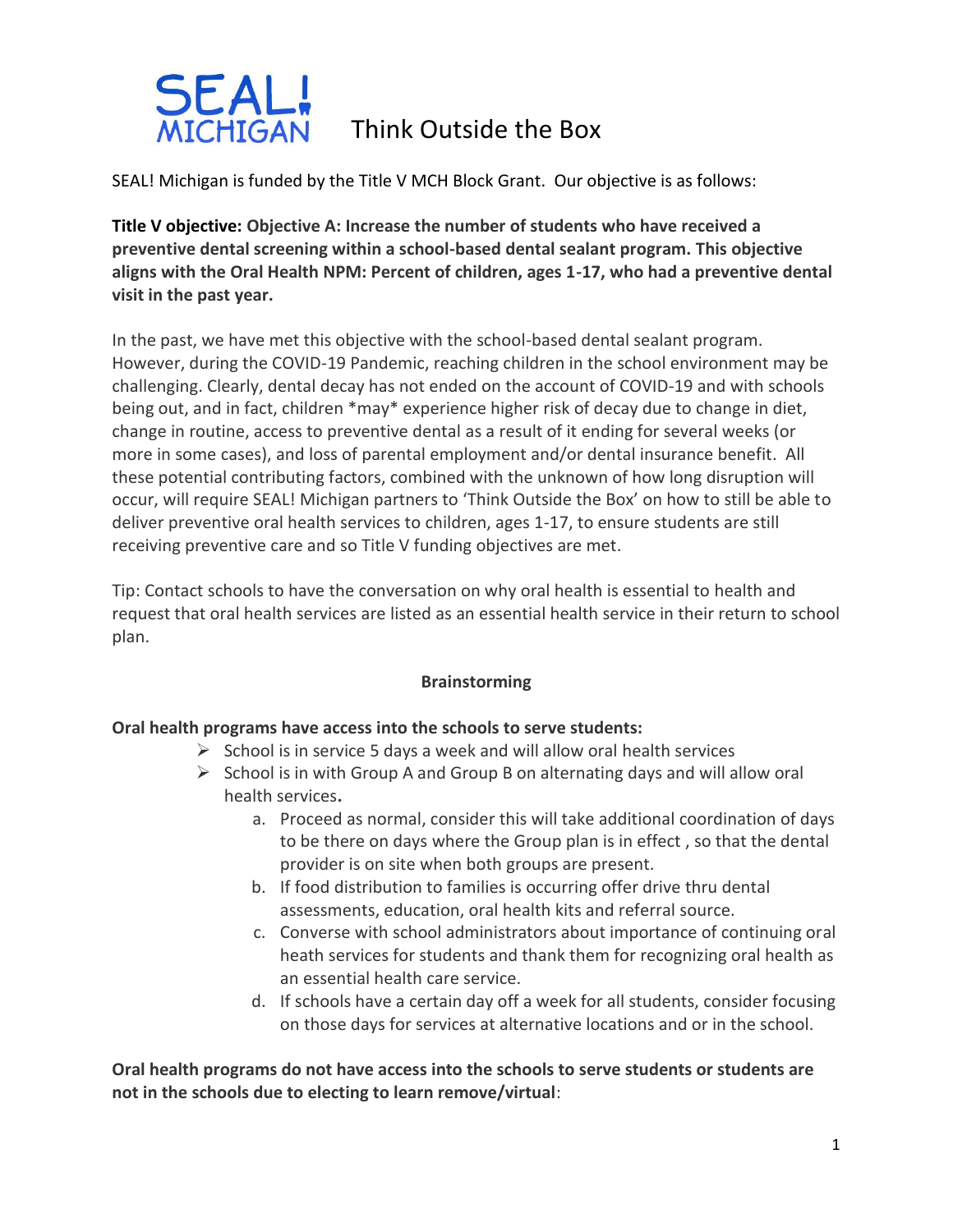- $\triangleright$  School is in full time but will not allow anyone to enter.
- $\triangleright$  School is in full time, will allow visitors, but will not allow instructional time to be allocated to oral health services.
- $\triangleright$  School is in with Group A and Group B on alternative days and will not allow anyone to enter.
- $\triangleright$  School is in with Group A and Group B on alternative days and will not allow instructional time to be allocated to oral health services
- $\triangleright$  School is not in service at all in the school buildings
	- a. Request school administrators consider oral health services as essential student health services and document it in their return to school plans.
	- b. Offer to provide oral health services in the school-linked scope at a health department, FQHC, mobile bus, set up parking lot clinic, athletic field set up etc.
	- c. Work with the appropriate school staff or administrator on assistance with communication to parents on when and where oral health services can still be received (website, Robo call, flyers home, Social Media posts).
	- d. Use a mobile dental bus in the parking lot to provide services.
	- e. Dropoff toothbrushes and educational packages to be distributed (deliver to office, as to distribute to teachers, then to students).
	- f. During food distribution pick up offer drive thru visual dental assessments, education, oral health kits and a referral source, location in the parking lot or at pick up point.
	- g. Offer services in the parking lot on the day school is closed for disinfection.
	- h. If schools have a certain day off a week for all students, consider focusing on those days for services at alternative/school-linked locations.
	- i. Hand out consent forms with the FRLP meals distribution pick up. Have a plan for easy consent form return (self-addressed envelope, coordinate how to complete on site and drop form off with school personnel, return form to the pickup site the following day etc.
	- j. Consider reach out to families to schedule appointments.
	- k. Attach a flyer with the consent forms with a date and time that we will be at the school and people can wait in line in their cars.
	- l. Drive-up, kids stay in car, for oral health assessment and referral.
	- m. Coordinate after school oral health services where parents bring their student for services (in school or on a mobile bus), consider being present more often to capture days different groups of kids will be at the school.
	- n. Dropoff toothbrushes and educational packages to be distributed.
	- o. Create educational video (or other items that share information on dental services provided) made for individual program specific to services that can be provided (shared to teacher, hosted on appropriate website, upload to YouTube and share on SEAL! MI programs own webpage. This can also be shared with MDHHS, Michigan Oral Health Coalition, Michigan School Nurse Association, Michigan Dept of Education, MDHHS